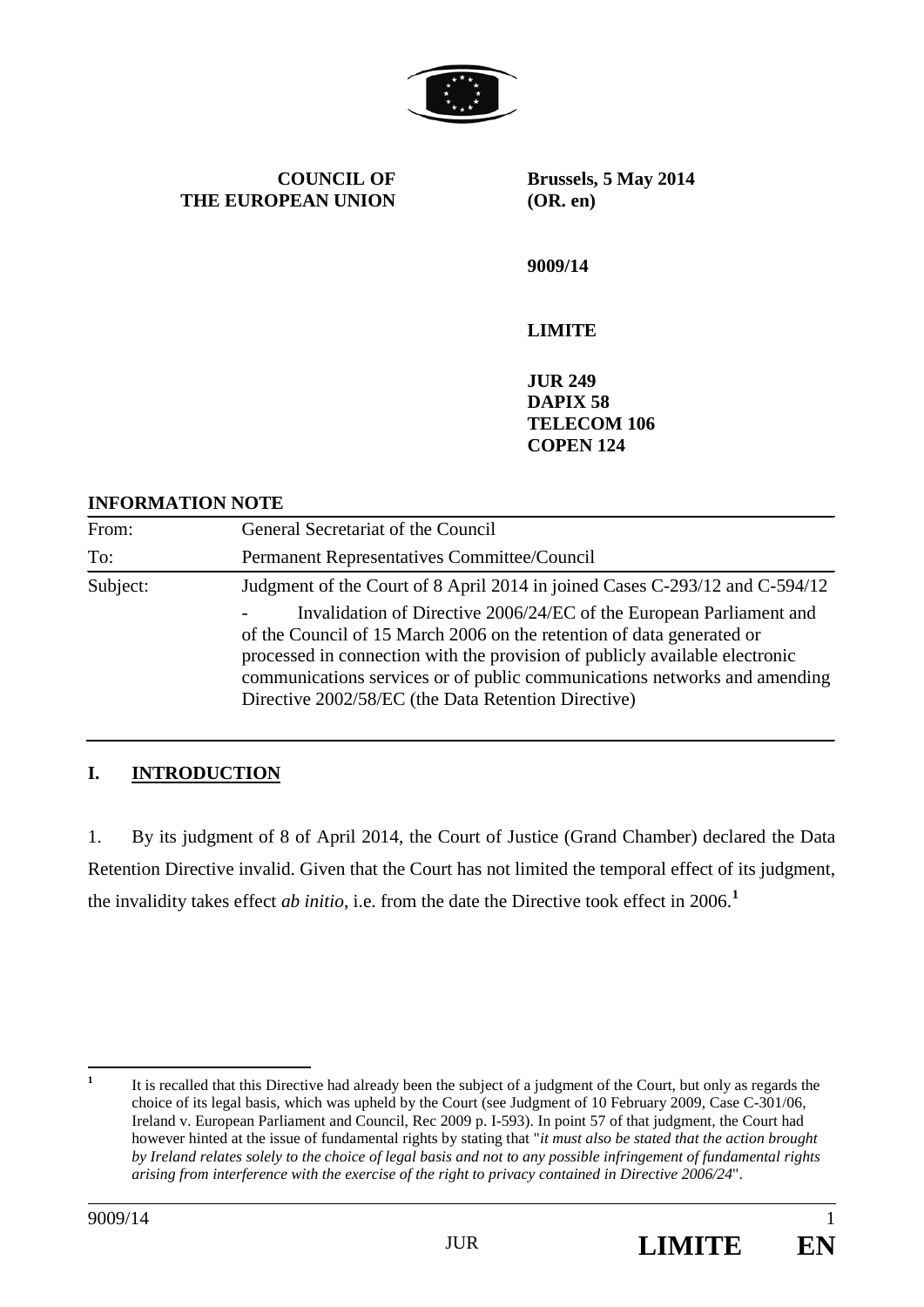2. The Data Retention Directive obliges Member States to provide for an obligation for providers of publicly available electronic communications services and of public communications networks to retain traffic and location data for a period between six months and two years, the choice of the length of the period being left to each Member State in its national law.

The retention is to be performed in order to ensure that the data are available for the purpose of the investigation, detection, and prosecution of serious crime, as defined by each Member State in its national law.

# **II. SUMMARY OF THE JUDGMENT**

3. The Court followed the usual line of reasoning which applies when examining whether certain provisions of EU law interfere with fundamental rights and if so, whether that interference is or not justified in accordance with the conditions set out in Article 52(1) of the Charter.

# **Existence of an interference with the rights guaranteed by Articles 7 (respect for private life) and 8 (personal data protection) of the Charter**

4. The Court first stated that the obligation imposed by the Data Retention Directive to retain the data in question "*constitutes in itself an interference with the rights guaranteed by Article 7 of the Charter*" and that the access of the competent national authorities to the data and the processing of such data constitute a further interference with that right as well as "*with the fundamental right to the protection of personal data guaranteed by Article 8 of the Charter*" (points 34 to 36).

5. The Court stated that the interference in question is "*wide-ranging, and it must be considered to be particularly serious*" and that "*the fact that data are retained and subsequently used without the subscriber or registered user being informed is likely to generate in the minds of the persons concerned the feeling that their private lives are the subject of constant surveillance*" (point 37, emphasis added).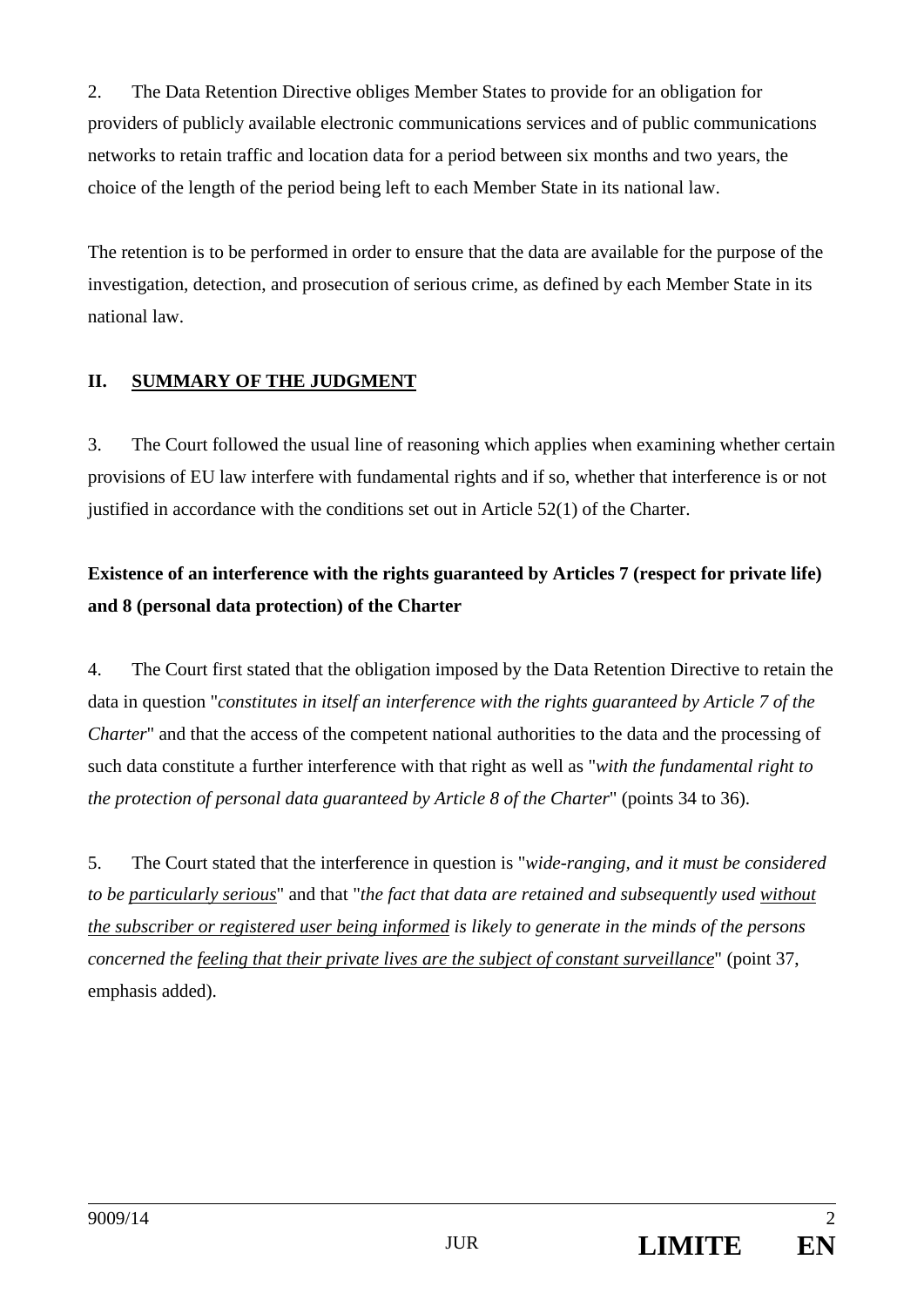### **Justification of the interference**

6. The Court then went on to analyse whether the interference could be justified in accordance with the conditions set out in Article 52(1) of the Charter which allows limitations to fundamental rights provided that such limitations, in addition to being provided for by law,:

respect the essence of the rights;

- genuinely meet objectives of general interest recognised by the Union; and
- subject to the principle of proportionality, are necessary.

7. As concerns the essence of the rights at stake, the Court held that "*even though the retention of data required* (...) *constitutes a particularly serious interference with* [the right to private life], *it is not such as to adversely affect the essence of those rights given that* (…) *the directive does not permit the acquisition of knowledge of the content of the electronic communications as such*" (point 39, emphasis added). This is true also with regard to the right to personal data protection as the Directive provides that certain principles of data protection and data security must be respected, notably through technical and organisational measures against accidental or unlawful destruction, accidental loss or alteration of the data (point 40).

8. As concerns whether the interference satisfies an objective of general interest, the Court upheld the general approach of data retention as a tool to fight terrorism and serious crime and thus to protect public security. It held that "*the retention of data for the purpose of allowing the competent national authorities to have possible access to those data* (…)*, genuinely satisfies an objective of general interest*" (point 44, emphasis added), recalling that "*Article 6 of the Charter lays down the right of any person no only to liberty, but also to security*" (point 42).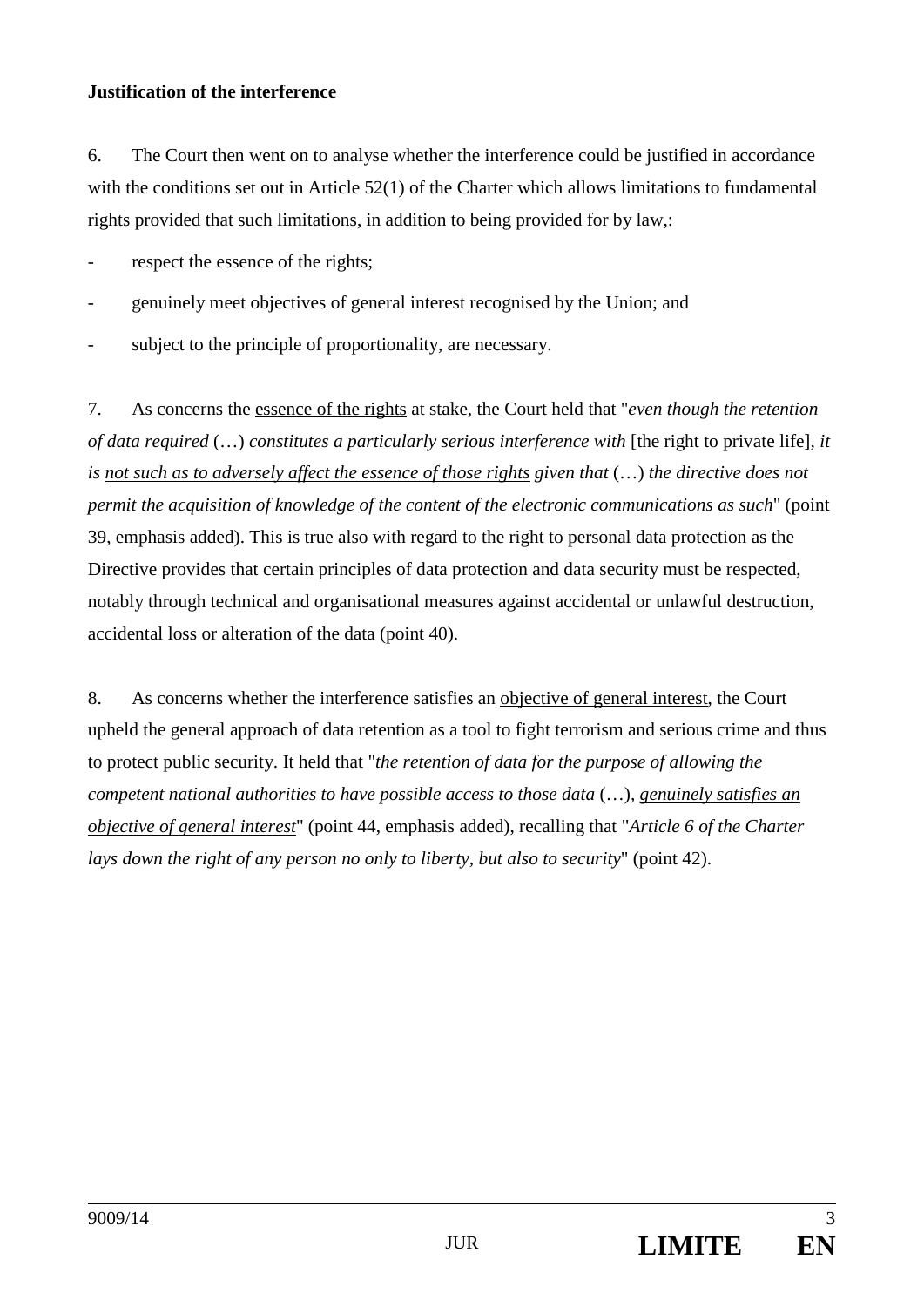### *Proportionality and necessity*

9. The Court then turned to the analysis of the proportionality and necessity tests. Having recalled the main elements of the principle of proportionality, i.e. the measure should be appropriate for attaining the legitimate objectives pursued and should not exceeds what is appropriate and necessary to achieve such objectives (point 46), the Court underlined that "*where interferences with fundamental rights are at issue, the extent of the EU legislature's discretion may prove to be limited, depending on a number of factors, including, in particular, the area concerned, the nature of the right at issue guaranteed by the Charter, the nature and seriousness of the interference and the object pursued by the interference*" (point 47, emphasis added). The assessment of the principle of proportionality under Article 52(1) of the Charter is therefore more strict than the one under the general principle of proportionality set out in Article 5(4) TEU.

10. On the first element of the proportionality test, i.e. the appropriateness for attaining the objective pursued, the Court, as above, upheld data retention as an appropriate tool by holding that "*having regard to the growing importance of means of electronic communication, data which must be retained pursuant to* [the] *directive allow the national authorities which are competent for criminal prosecutions to have additional opportunities to shed light on serious crime and, in this respect, they are therefore a valuable tool for criminal investigations. Consequently, the retention of such data may be considered to be appropriate for attaining the objective pursued by that directive*" (point 49, emphasis added).

11. However, on the second element of the test, i.e. the necessity of data retention, the Court stated that, although the fight against serious crime, in particular against organised crime and terrorism, is indeed of the utmost importance, "*such an objective of general interest, however fundamental it may be, does not, in itself, justify a retention measure such as that established by Directive 2006/24 being considered to be necessary for the purpose of that fight*" (point 51).

12. The Court continued its detailed examination of the necessity test by first stating that personal data protection is especially important for the right to respect for private life and that derogations or limitations to it "*must apply only in so far as strictly necessary*" (points 52 and 53, emphasis added).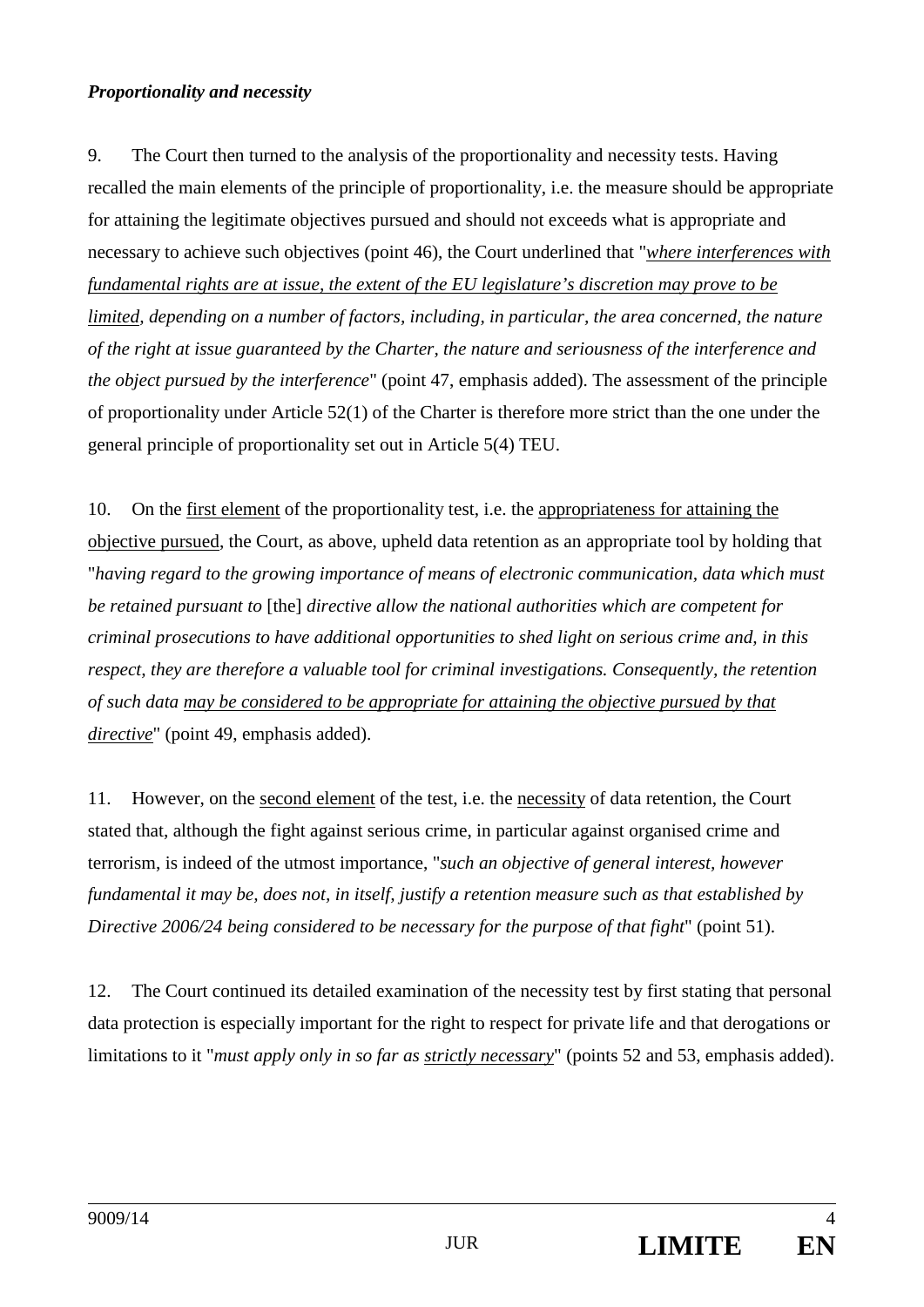13. It is recalled that when it adopted the Data Retention Directive, the EU legislature, notably because the Directive was based on the internal market legal basis (then Article 95 TEC, now Article 114 TFEU), and not on a ex-third pillar legal basis, had limited itself to providing the obligation of data retention by the operators in order to ensure the availability of the data for the fight against terrorism and serious crime, to setting out a retention period between six months and two years (the choice being left to Member States) and to setting out general principles on access and use by law enforcement authorities, the types of crimes concerned, data protection and security, etc., without harmonising these elements in more details. The Directive left it for each Member State to provide for the necessary detailed guarantees in its national transposition law.**[2](#page-4-0)**

14. Given the seriousness of the interference with the rights at stake, the Court considered that, by limiting itself to such general principles, the EU legislature exceeded the limits imposed upon it by the principle of proportionality. In such circumstances, the EU legislation in question should have laid down ""*clear and precise rules governing the scope and application of the measure in question and imposing minimum safeguards so that the persons whose data have been retained have sufficient guarantees to effectively protect their personal data against the risk of abuse and against any unlawful access and use of that data"* (point 54, emphasis added), the need for such safeguards being "*all the greater where personal data are subjected to automatic processing and where there is a significant risk of unlawful access to those data*" (point 55).

The Court particularly underlined the magnitude of the data retention which concerns "*all traffic data concerning fixed telephony, mobile telephony, Internet access, Internet e-mail and Internet telephony*". This entails "*an interference with the fundamental rights of practically the entire European population*" (point 56), covers "*in a generalised manner, all persons and all means of electronic communication as well as all traffic data without any differentiation, limitation or exception being made in the light of the objective of fighting against serious crime*" and therefore "*affects, in a comprehensive manner, all persons using electronic communications services, but without the persons whose data are retained being, even indirectly, in a situation which is liable to give rise to criminal prosecutions. It therefore applies even to persons for whom there is no evidence capable of suggesting that their conduct might have a link, even an indirect or remote one, with serious crime"* (point 58, emphasis added).

<span id="page-4-0"></span><sup>&</sup>lt;sup>2</sup> It is recalled that the transposition did not go easily in certain Member States, as a number of national constitutional courts annulled the national transposition laws for being contrary to the Constitution or the European Convention on Human Rights and certain national parliaments raised serious concerns.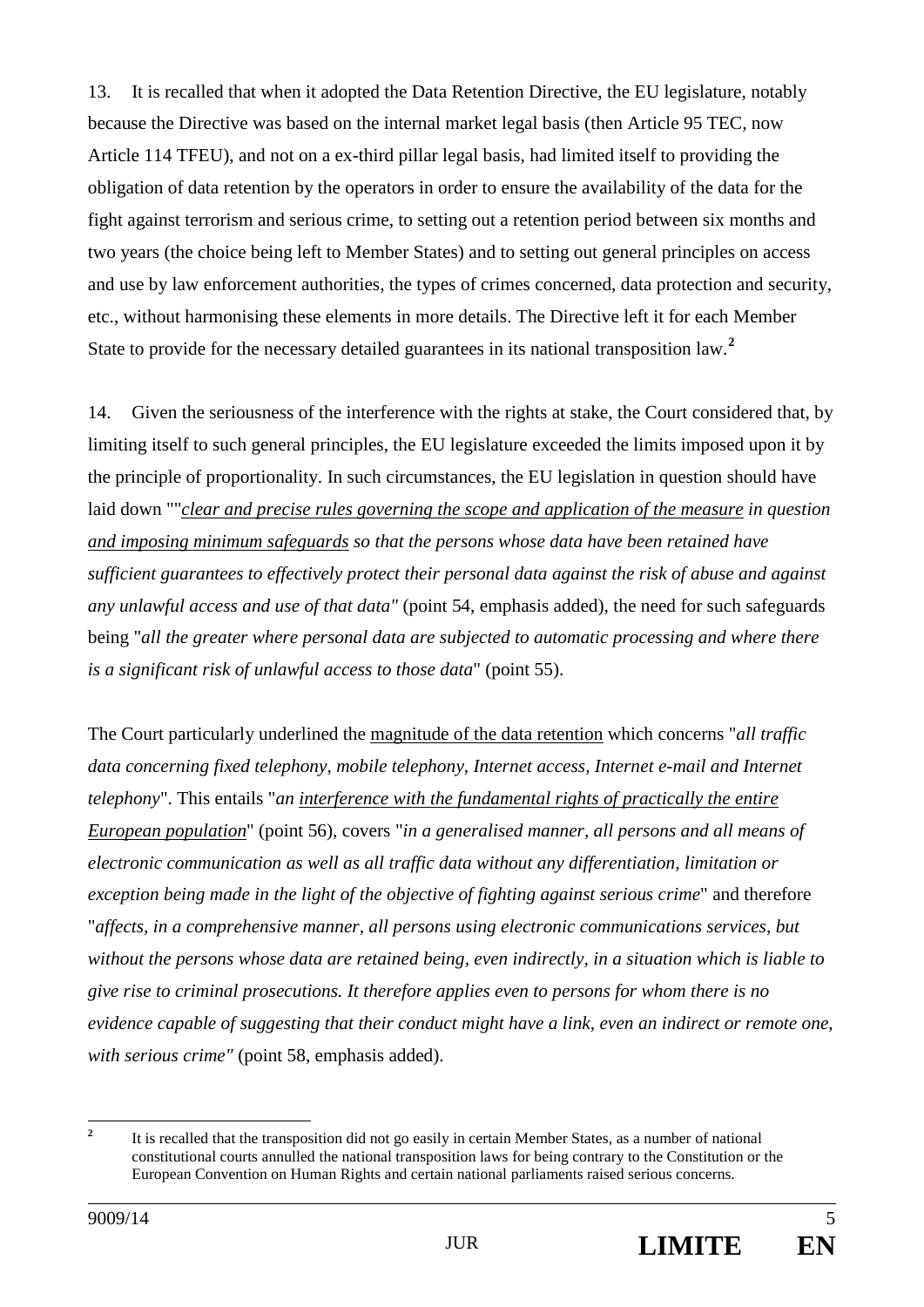15. The Court then lists the different defects of the Data Retention Directive which, by implication, illustrates what the Directive should have regulated to comply with the Charter (all emphasis is ours):

- (a) the Directive "*does not provide for any exception, with the result that it applies even to persons whose communications are subject, according to rules of national law, to the obligation of professional secrecy*" (point 58);
- (b) the Directive "(…) *does not require any relationship between the data whose retention is provided for and a threat to public security and, in particular, is not restricted to a retention in relation (i) to data pertaining to a particular time period and/or a particular geographical zone and/or to a circle of particular persons likely to be involved, in one way or another, in a serious crime, or (ii) to persons who could, for other reasons, contribute, by the retention of their data, to the prevention, detection or prosecution of serious offences.*" (point 59);
- (c) the Directive "(…) *fails to lay down any objective criterion by which to determine the limits of the access of the competent national authorities to the data and their subsequent use for the purposes of prevention, detection or criminal prosecutions concerning offences that* (…) *may be considered to be sufficiently serious to justify such an interference* (…)" (point 60). More specifically on conditions for access to and use of the data, the Directive:
	- "*does not contain substantive and procedural conditions relating to the access* (…) *to the data and to their subsequent use*" and "*does not expressly provide that* [access and use] *must be strictly restricted to the purpose of preventing and detecting precisely defined serious offences or of conducting criminal prosecutions relating thereto*" (point 61);
	- does not either "*lay down any objective criterion by which the number of persons authorised to access and subsequently use the data retained is limited to what is strictly necessary in the light of the objective pursued. Above all, the access by the competent national authorities to the data retained is not made dependent on a prior review carried out by a court or by an independent administrative body whose decision seeks to limit access to the data and their use to what is strictly necessary for the purpose of attaining the objective pursued and which intervenes following a reasoned request of those authorities submitted within the framework of procedures of prevention, detection or criminal prosecutions* " (point 62);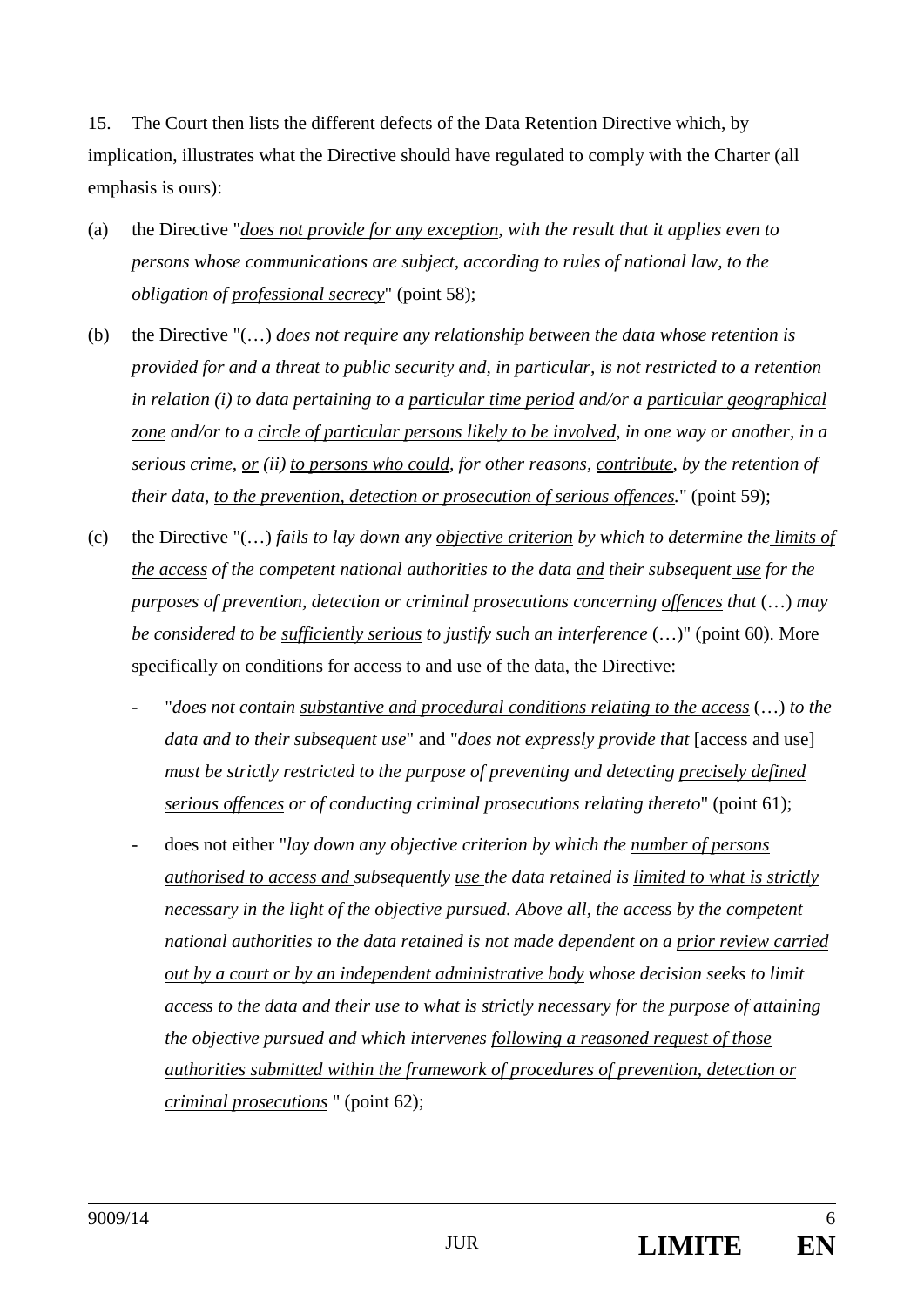(d) the Directive requires a data retention period of at least six months "*without any distinction being made between the categories of data* (…) *on the basis of their possible usefulness for the purposes of the objective pursued or according to the persons concerned*" (point 63). The Directive does not state either "*that the determination of the period of retention must be based on objective criteria in order to ensure that it is limited to what is strictly necessary*" (point 64);

16. On the basis of the above analysis, the Court already concluded that the Data Retention Directive is in breach of the necessity principle, in that it "*does not lay down clear and precise rules governing the extent of the interference with the fundamental rights*" at stake and that it "*entails a wide-ranging and particularly serious interference with those fundamental rights in the legal order of the EU, without such an interference being precisely circumscribed by provisions to ensure that it is actually limited to what is strictly necessary*" (point 65).

### *Security and protection of the data retained and control by independent authorities*

17. The Court however continued its examination into the rules on the security and the protection of the data retained, stating that the Directive "*does not provide for sufficient safeguards* (…) *to ensure effective protection of the data retained against the risk of abuse and against any unlawful access and use of that data*" (point 66). This is due to the fact that the Directive:

- (a) "*does not lay down rules which are specific and adapted to (i) the vast quantity of data whose retention is required* (…)*, (ii) the sensitive nature of that data and (iii) the risk of unlawful access to that data, rules which would serve, in particular, to govern the protection and security of the data in question in a clear and strict manner in order to ensure their full integrity and confidentiality*" (point 66);
- (b) "*does not ensure that a particularly high level of protection and security is applied by the providers by means of technical and organisational measures, but permits those providers in particular to have regard to economic considerations when determining the level of security which they apply, as regards the costs of implementing security measures. In particular,* [the Directive] *does not ensure the irreversible destruction of the data at the end of the data retention period*" (point 67).